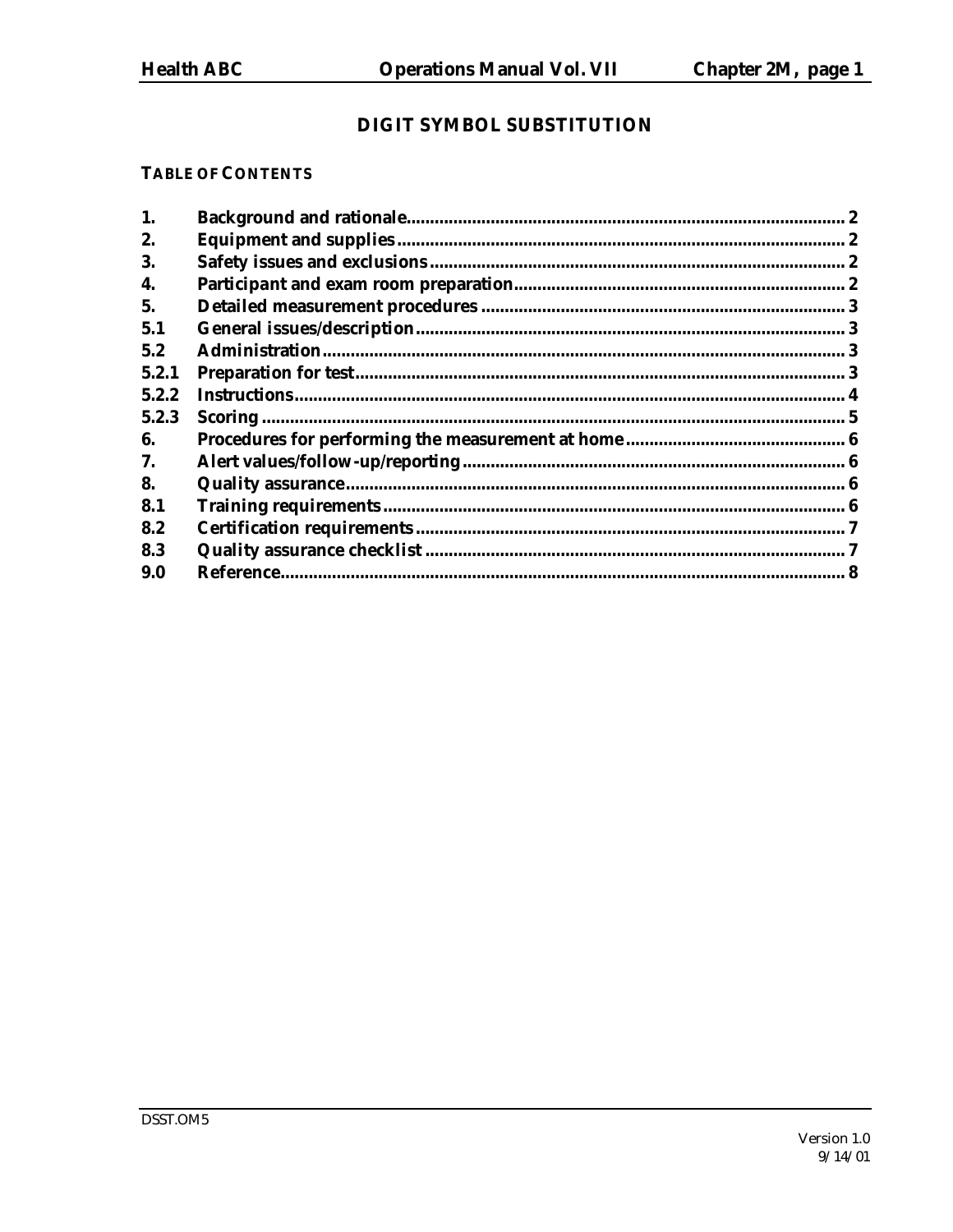# **DIGIT SYMBOL SUBSTITUTION**

# **1. Background and rationale**

The Digit Symbol Substitution Test (DSST) may be a more sensitive measure of dementia than the MMSE. The DSST requires response speed, sustained attention, visual spatial skills and set shifting. It is part of the Wechsler Adult Intelligence Scale, one of the most widely used measures of intelligence. It has been associated with subsequent mortality, independent of comorbidity in the CHS cohort.<sup>1</sup>

The DSST requires that the participant fill in a series of symbols correctly coded within 90 seconds. In this test the higher the score the better the person's performance.

# **2. Equipment and supplies**

- No. 2 pencils with eraser
- Stop watch
- DSS task sheet
- Scoring template for DSST

# **3. Safety issues and exclusions**

None

# **4. Participant and exam room preparation**

The DSST should be administered in a quiet place with minimal distractions at a desk or table the participant can use to write on. Unless it is policy at the clinic for examiners to never knock or open a closed examination room door, we strongly encourage that a special sign be posted indicating that the DSST is being administered and to please not interrupt the test. If any temporary condition that may detract the participant from their optimal performance cannot be removed, the participant should be moved to another location; if this is not possible, reschedule the exam.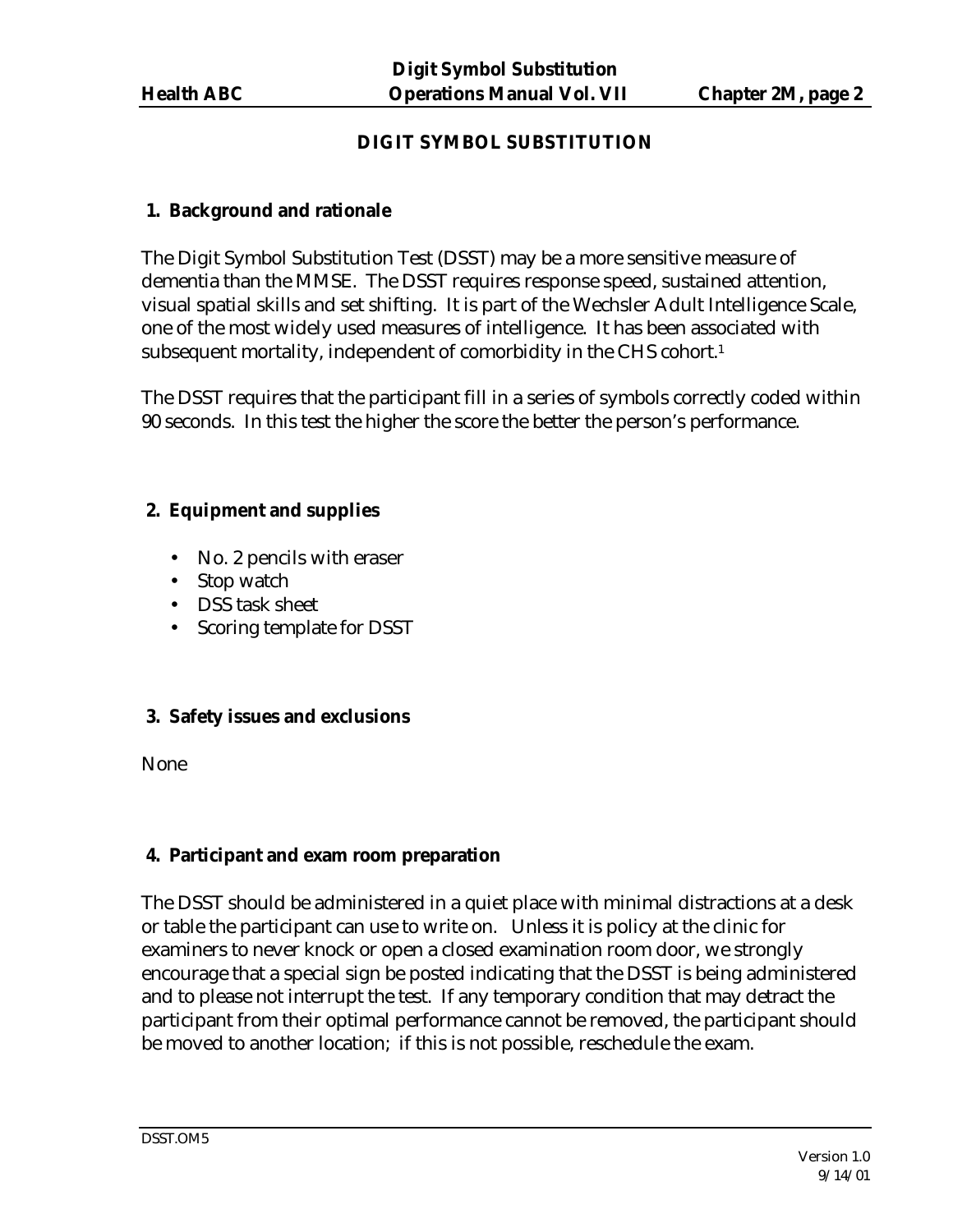Ask the participant if they are comfortable. Reassure them that this is a routine test of concentration that will be done several times during the course of the study.

## **5. Detailed measurement procedures**

## **5.1 General issues/description**

This is a standard neuropsychologic test. The participant completes the task of recording the symbols that correspond to a series of digits. The task is timed. This is a pencil and paper task. The participant practices on a sample, copying the correct symbol given for each number. The participant then is timed on the actual task. The score is the number correct in 90 seconds.

- It is imperative to review the instructions very deliberately and to speak **slowly**, and for those participants who are hard of hearing; **speak low, not loudly**.
- Be certain that participants understand the instructions before proceeding with the test.
- Be certain that participants who wear glasses to read are wearing their glasses.
- Read the standardized script **exactly** as it is written.
- Do not offer encouraging words or in any way distract the participant, unless they actually stop and need to be encouraged to continue.

### **5.2 Administration**

### **5.2.1 Preparation for test**

Determine if participant wears glasses for reading.

Script: "Do you usually wear glasses to read?"

If the answer is yes, ask the participant to put on their glasses. Script: "Please put on your glasses."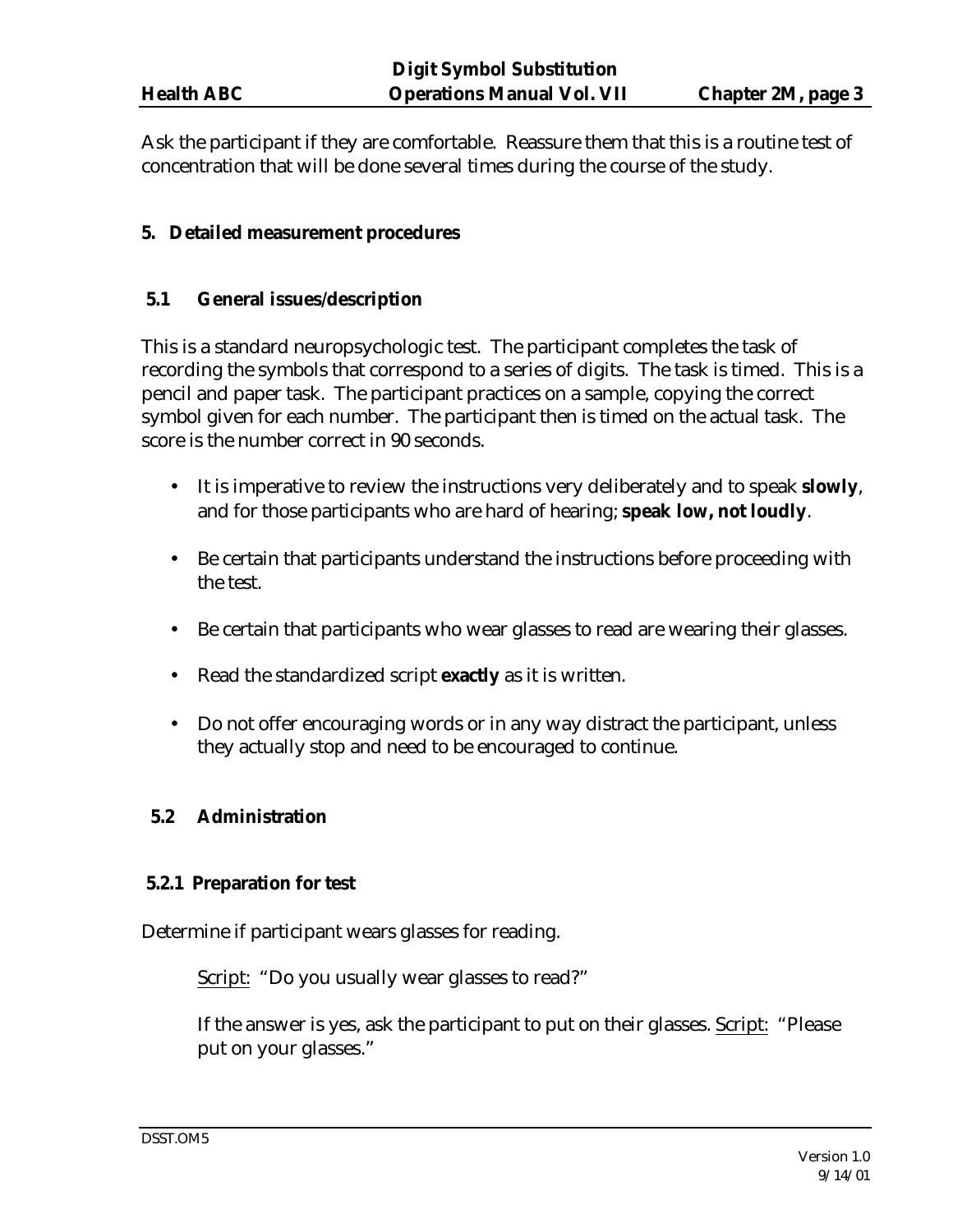### **5.2.2 Instructions**

1) Place the task sheet before the participant and point to the task.

Script: "Look at these boxes across the top of the page. On the top of each box is a number from one through nine. On the bottom part of each box there is a symbol. Each symbol is paired with a number."

Point to the four rows of boxes.

Script: "Down here are boxes with numbers on the top, but the bottom part is blank. What I want you to do is to put the correct symbol in each box like this."

Fill in the first three sample boxes.

Script: "Now I want you to fill in all boxes up to this line."

Point to the line separating the samples from the test proper.

- 2) Let the participant attempt the sample.
	- If the participant has difficulty completing the ten sample items or does not understand the task, help them complete the sample items.

If the participant still has difficulty or does not understand the task, discontinue the task, and indicate on the form that the participant was unable to complete the sample.

• Give participants with physical limitations (e.g., arthritis or visual limitations) an opportunity to complete the sample.

If a visually or physically impaired participant cannot complete the sample:

- Check "unable to test" on the form.
- Do not record scores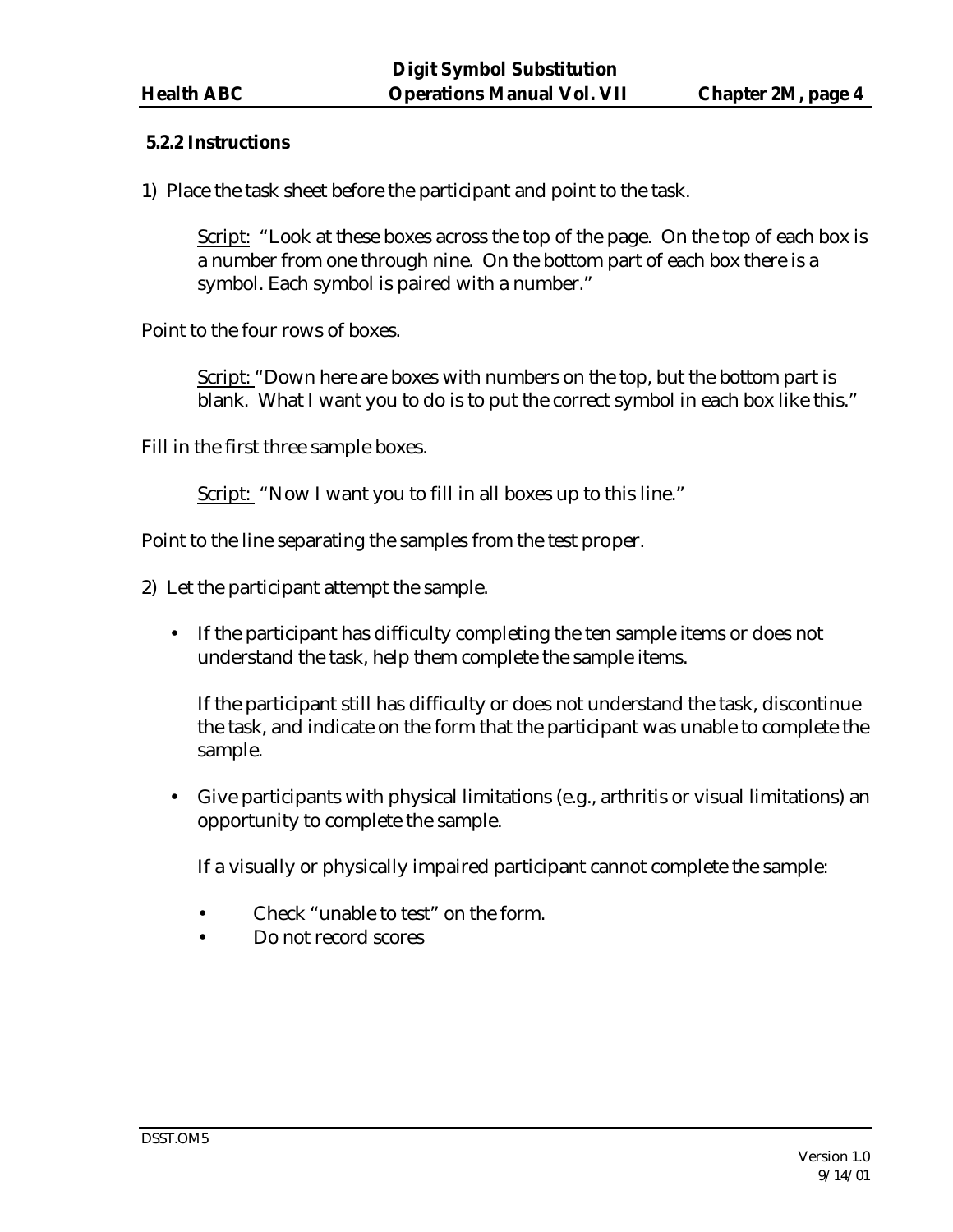3) After the demonstration and practice is complete, point to the first box following the sample items and say:

Script: "When I tell you to begin, start here and fill in the boxes in these four rows. Do them in order and don't skip any. Please try to work as quickly as possible. Let's begin."

4) If the participant stops filling in the boxes before the 90 seconds have passed, give them standard encouragement.

Script: "Can you go further?"

5) If the participant begins to erase filled boxes, tell the participant not to waste time erasing.

6) Stop the participant after 90 seconds. (Note: do not tell them what the time limit is) Say:

Script: "That's good. That completes this set of tasks."

### **5.2.3 Scoring**

- 1) Indicate whether or not the participant completed the sample.
	- If they were not able to complete the sample (not due to a physical limitation, such as poor vision), check off "unable to complete sample," and record "00" for "number completed" and "00" for "number incorrect."
	- If they refused to complete the sample, check off "refused," and do not attempt or score the test.
	- If they are unable to complete the sample due to a physical limitation such as poor vision, do not attempt or score the test.
- 2) If they completed the sample, check "sample completed," and go on to the timed test.
- 3) For purposes of the Health ABC DSST Form, when it is known that a participant is dyslexic and will therefore draw some types of symbols backward, those symbols which are drawn exactly backward are scored as being correct.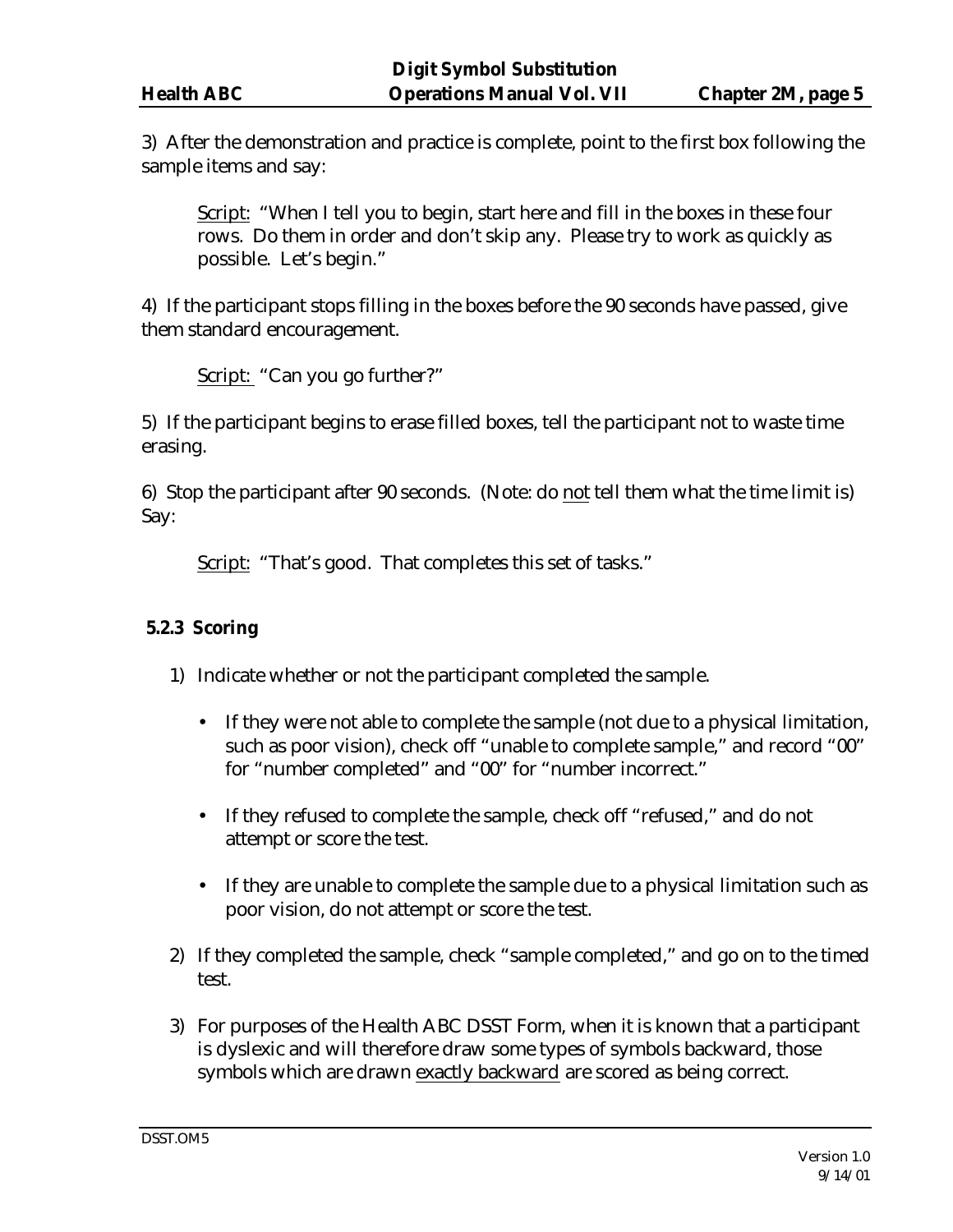- 4) Single blank spaces between two completed items are not considered incorrectly coded symbols.
- 5) Two or more blanks which occur consecutively signal the end of the task. Symbols coded after two or more blanks are not included in totals recorded.
- 6) Enter the number completed.
- 7) Enter the number of symbols incorrectly coded.
- 8) One blank space does not count as completed or as incorrect.
- 9) Additional Scoring Notes
	- An "A" is not acceptable for the carat "^" sign (symbol for number 7).
	- A "U" with a tail is acceptable for the "U" symbol (symbol for number 5).
	- A flat-bottomed "U" is also acceptable for the round-bottomed "U" (symbol for number 5).

### **6. Procedures for performing the measurement at home**

No modifications required.

### **7. Alert values/follow-up/reporting**

When testing is completed, thank the participant without offering specific feedback on their performance.

### **8. Quality assurance**

### **8.1 Training requirements**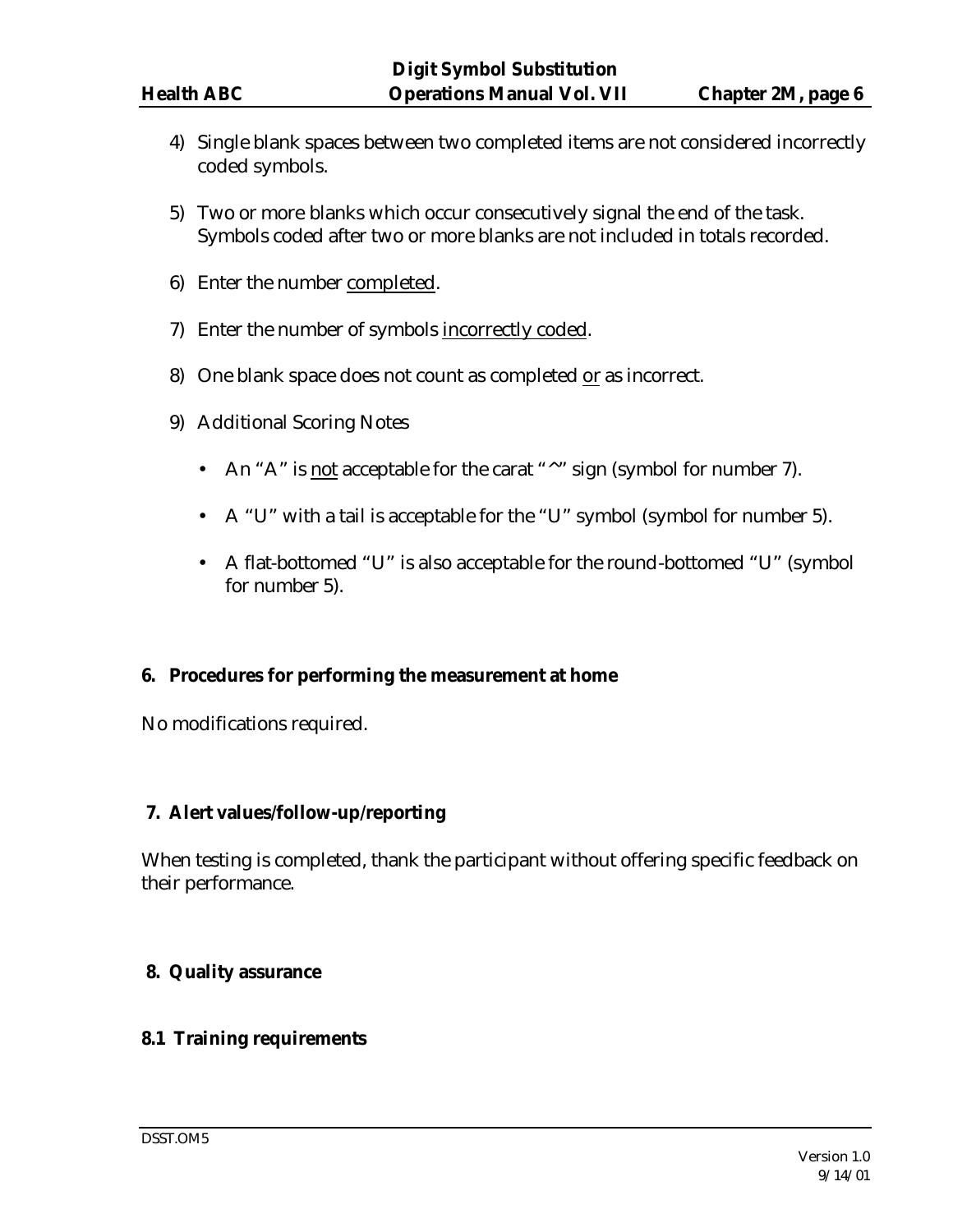The examiner requires no special qualifications or prior experience for performing this assessment. Training should include:

- Read and study manual
- Attend Health ABC training session on techniques (or observe administration by experienced examiner)
- Practice on volunteers
- Score sample forms
- Discuss problems and questions with local expert or QC officer

### **8.2 Certification requirements**

- Complete training requirements
- Conducts exam on two participants while being observed by QC officer
	- − According to protocol, as demonstrated by completed QC checklist
- Correctly scores sample forms

## **8.3 Quality assurance checklist**

 $\square$  Exam performed in quiet, private area without interruptions

 $\Box$  Participant asked if they wear glasses to read

Explanation of test:

- $\square$  instructions given clearly, concisely and slowly
- $\square$  participant asked if they understand testing procedure

Test demonstration and practice:

- $\square$  script read exactly as written (no omission, deletions or substitutions) - subtle changes allowed only if instructions need to be repeated.
- $\Box$  demonstrated in first 3 sample boxes
- $\square$  participant completes 10 sample items proper aid is given if participant has difficult completing items.
- $\square$  proper coding of answers for difficulty in completing or visual impairment